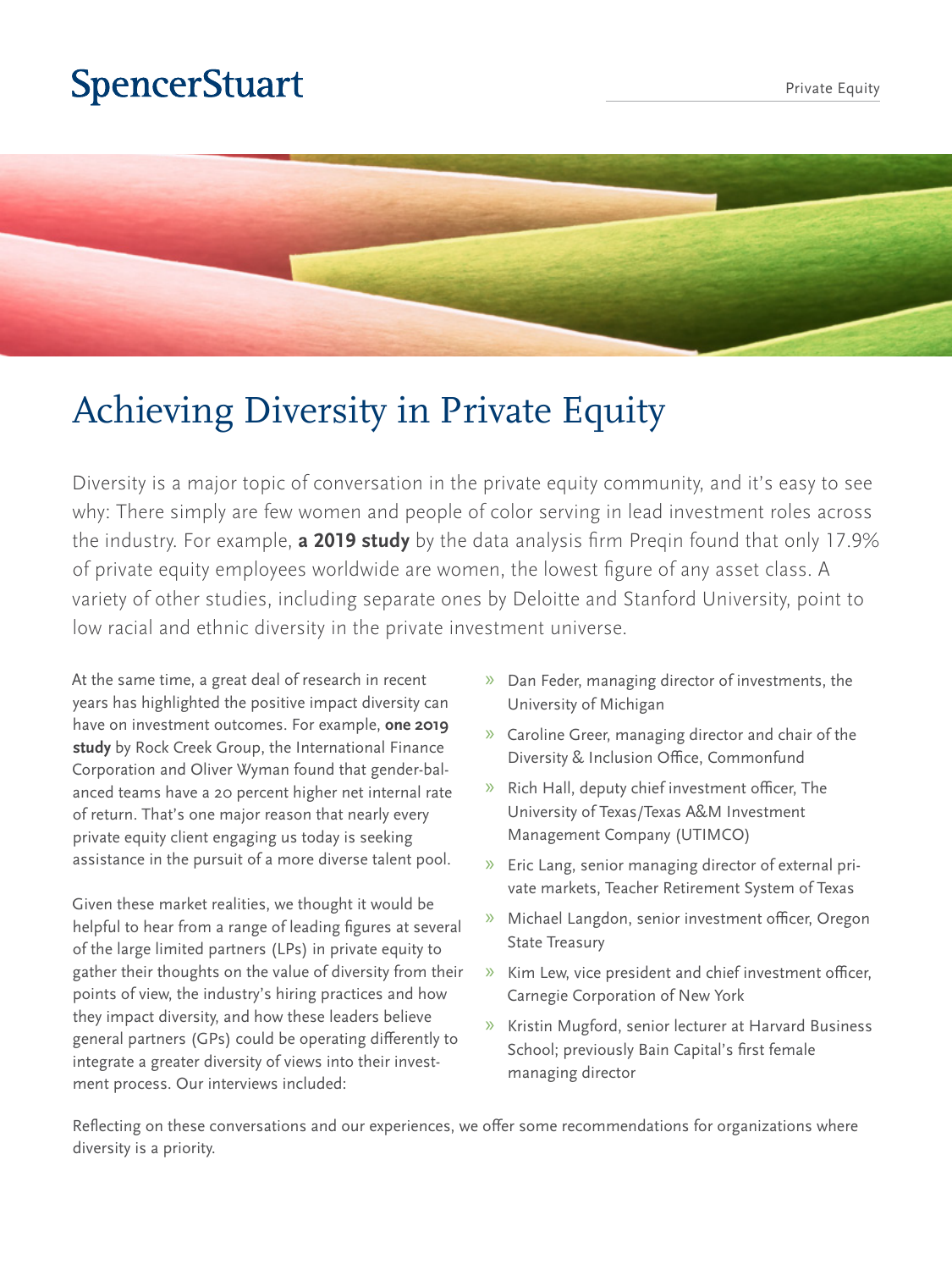#### **Investors are paying attention**

Almost all of the LPs we interviewed said they pay attention to a GP's level of diversity (or lack thereof). While generating the best returns is obviously the primary goal, they said, diversity is a clear sign of a firm's culture and its ability to have differentiated perspectives on how to support and create value in the portfolio.

"A diversity of perspectives can help an investment team achieve superior returns," said UTIMCO's Rich Hall. "One investment professional might see a deal differently, or might understand a different segment of the population. That can help in the overall investment decision and deal process."

Kim Lew of Carnegie Corporation of New York said that when she talks with private equity firms, she always puts her concerns about diversity in business terms.

"I will say, 'It looks like you have all white males, and they all went to the same schools,'" Lew said. "'Are you concerned that you might be missing a point of view as demographics change? If this is not a concern for you, why not?' Nine times out of 10 it is a question of laziness. They haven't taken the time to think about it in those terms. I tell them that they will get better returns with more diverse points of view. They might miss some of the more interesting deals without diversity on their teams."

Many LPs have already taken matters into their own hands. For example, Commonfund, the OCIO (outsourced chief investment officer) firm serving institutional investors, established a diversity office in 2018 to advance the discussion around diversity and serve as a resource for clients, investors and internal teams choosing outside managers. Team composition and ownership questions are included in due diligence questionnaires and diverse managers are included in the research process of every search. "This is touchy for GPs, because in many cases they are weak on the diversity front," said Commonfund's Caroline Greer.

Michael Langdon from the Oregon State Treasury said diversity is a key consideration when his group chooses GPs. "When it comes to a new investment decision, we certainly consider the makeup of the GP's team — at that moment in time, but also the future vision in terms of how they want to address the issue. We expect teams to consider and spell out the concrete steps they are taking to show results."

## **The emerging talent population can support this evolution**

Beneath the lack of racial and ethnic diversity is a similar lack of diversity in backgrounds — most have experience with the same Wall Street institutions followed by degrees from the same top-tier MBA programs. However, as one LP put it, "the talent pool is there to be recruited." Though diversity on private equity investment teams remains low, the population of business school graduates is becoming more diverse. Women accounted for 39% of MBA enrollment in the United States in 2019, according to the Forté Foundation, while ethnic minorities make up between 18% and 33% of the most recent classes at the top U.S. MBA programs.

Hiring in the broader business and investment communities is already reflecting increased diversity in business schools. It stands to reason that private equity firms can become more diverse by moving beyond their traditional hiring approaches — expanding beyond hiring from the same set of business schools and the same "2+2" background (two years in investment banking at a major Wall Street firm and two years in private equity).

"There is rigidity in the system that is making it hard to open the aperture to get more people into the industry," said Kristin Mugford, a lecturer at Harvard Business School who was Bain Capital's first female managing director. "So we are in this bad cycle and wondering why the number isn't changing."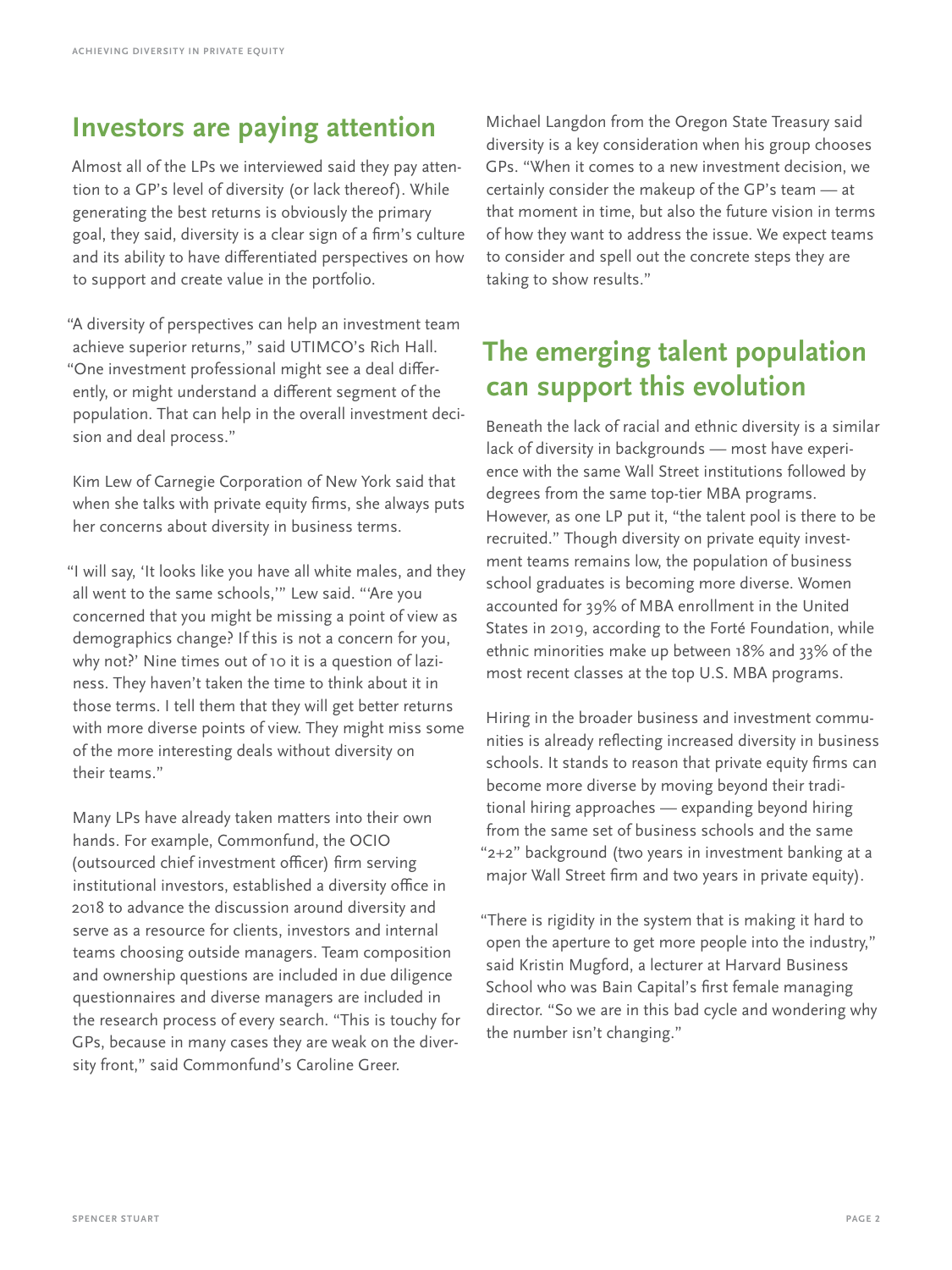### **How to increase diversity**

Based on our experience working with firms to find and develop diverse talent, we've identified several approaches private equity firms can take to increase diversity.

#### Connect with the talent pool

There is an opportunity for the private equity community to connect with a more diverse talent pool, but it requires focus and effort — which only stem from a long-term commitment.

Candidates and LPs will figure out quickly whether a GP's diversity efforts are genuine. The University of Michigan's Dan Feder said that it's obvious when firms are "just checking a box" as opposed to consistently embracing diversity for the right reasons.

#### Support the pipeline

It's easy to interview only the most obvious people from the same schools and pathways. But by casting a wider net from the start of your recruiting effort and digging a bit deeper, firms can engage a more robust and diverse talent pool. These efforts can start early — at the graduate or undergraduate level — by collaborating with organizations devoted to embedding diversity in business, like **[SEO](https://www.seo-usa.org/)** (Sponsors for Educational Opportunity) and **[Toigo](https://toigofoundation.org/)**.

"The bigger firms have more of an opportunity to do this because they simply have larger populations," one LP told us. "But many view this as a luxury, not an imperative."

#### Consider targeted senior-level hires

If you look around your boardroom or look at your website and notice that everyone looks the same and their bios read the same, you may be craving some more diversity. But there's a chicken-and-egg problem at play — it can be hard to attract young, diverse talent when you have no senior role models. Looking outside your company's walls to bring in new senior talent can help set the right tone and encourage others at lower levels to follow.

### Exercise creativity and openness in hiring

Building more diverse teams will require some unconventional thinking on the hiring front. You have to expand your vision beyond the same few schools and prerequisites, and open your team's mind to different profiles and how they may complement your existing team and benefit the investment process. That means being open to hiring people who are more senior, more junior, or from different arenas such as consulting, public markets investment, or corporate development or operating roles.

#### Remember that retention is as important as recruitment

Building an inclusive culture, creating strong people development and embracing workplace flexibility are central ingredients to success. Make sure your diversity hires know they work for people invested in keeping them and helping them thrive. This includes giving them the right experience (deals, boards and special projects) and feedback along the way. It also means flexible policies that balance the workload across the team as individuals go through different stages of life (new children, aging parents, etc.). And it means forging a culture that embraces true authenticity and invites everyone to share his or her point of view. "The reality of it is, there is a science and art to effectuating change," Langdon said. "The science is the stats and the funnel, the piece everyone is talking about. The art is making people feel better about the environment. That's the piece no one seems to have cracked."

## **Carrying on the conversation**

The diversity discussion carries on as institutional investors continue to seek out investment managers who will achieve the best results. This is a topic that private equity firms can't afford to ignore, as they think about enhancing returns and satisfying the interests of the LP community.

As Rich Hall noted at the conclusion of our discussion, "I hope this is an enduring topic, not just a trending topic."